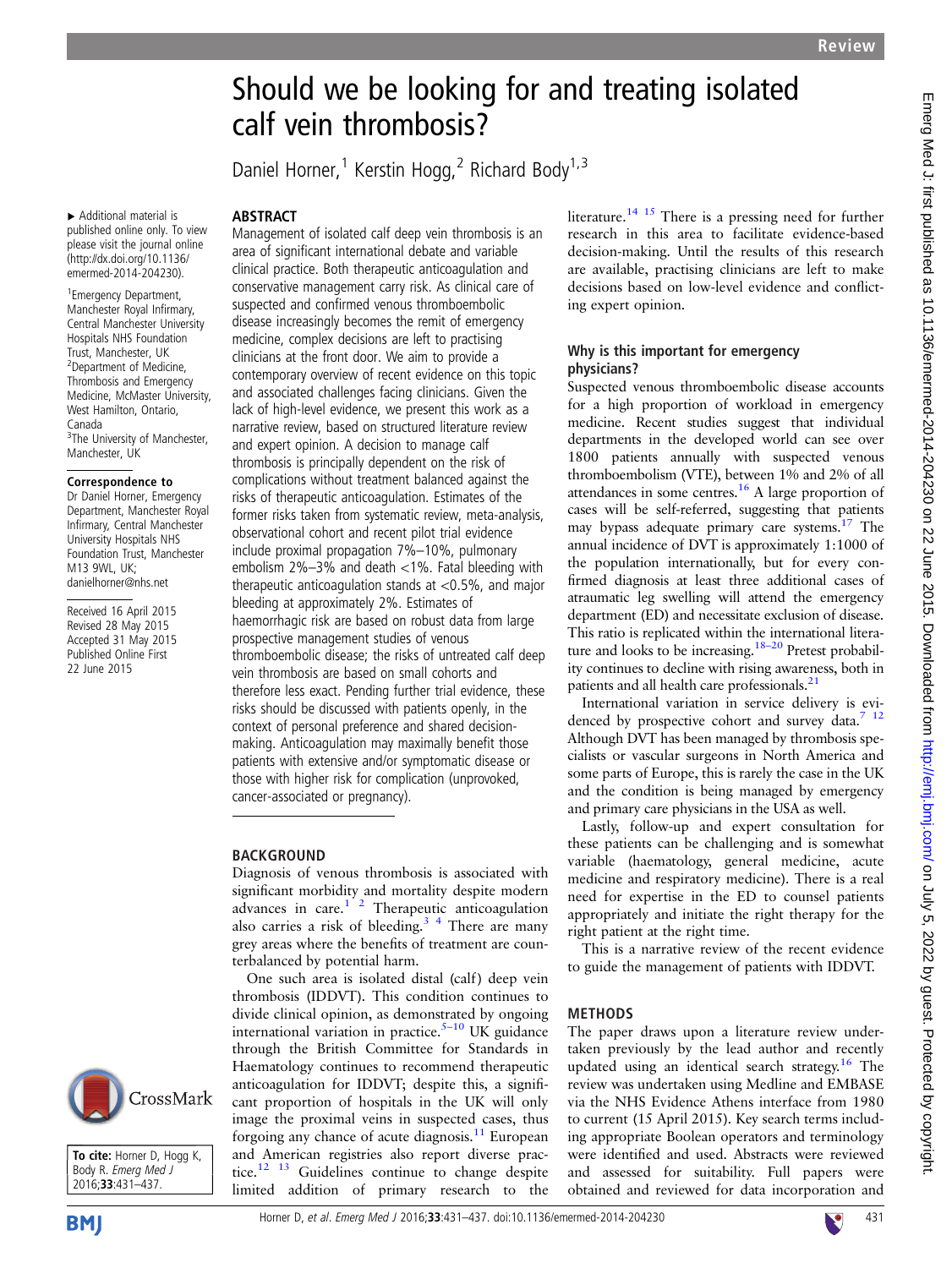referencing where relevant. A search strategy is available as an appendix.

# IS IDDVT A REAL PROBLEM?

Patients presenting to the Emergency Department with atraumatic leg swelling and/or pain are by definition symptomatic. This is an important distinction, as many studies have looked at the incidence of asymptomatic disease in selected cohorts, such as postoperative patients. More recent epidemiological work has attempted to quantify the proportional burden of IDDVT in unselected symptomatic cohorts presenting with suspected lower leg thrombosis.

Distal thrombi contribute approximately half of all DVT.<sup>[22](#page-5-0)-24</sup> Modern European data continue to support this fraction: The OPTIMEV collaborators recently followed a 2-year multicentre French cohort of over 1600 patients with objectively confirmed, symptomatic  $DVT<sup>25</sup>$  $DVT<sup>25</sup>$  $DVT<sup>25</sup>$  Distal disease accounted for 56.8% of their patients.

In our cohort of 969 patients with suspected DVT presenting to an ED in the UK, only 8.3% actually had a DVT. $^{16}$  $^{16}$  $^{16}$  Of those referred for sonography, 22% were found to have new DVT. Acute IDDVT contributed 49.6% of all DVTs, which is in keeping with the previous literature. Patients with a negative ultrasound were followed up for 3 months with a negligible rate of missed disease.[26](#page-5-0) This proportional contribution is replicated  $\frac{1}{27-33}$  $\frac{1}{27-33}$  $\frac{1}{27-33}$  internationally.<sup>[19](#page-5-0)</sup> <sup>27–33</sup>

# CLINICAL RELEVANCE

Given the evidence that IDDVT accounts for a high proportion of venous thromboembolic disease in symptomatic ED patients, the next question is whether this disease is clinically relevant. Is a calf thrombosis really going to harm my patient? To answer this, we must determine the complication rates of untreated disease.

The key risks of a 'missed' or untreated DVT are pulmonary embolism (PE)-related and VTE-related death. Previous observational cohort studies have suggested that this latter risk can apply to untreated IDDVT. In a 1998 study of 1300 patients with suspected DVT discharged following a negative proximal compression ultrasound (CUS), a single patient returned at day 5 and died the next day prior to repeat scan. Autopsy revealed extensive PE. $34$  However, overall mortality in the setting of calf DVT is low. A meta-analysis of over 450 patients conducted in 2011 noted a mortality rate approximating  $1\%$ .<sup>[35](#page-6-0)</sup> In this study, deaths following the diagnosis of IDDVT occurred in both anticoagulated and non-anticoagulated patients, with no significant difference between groups. Since this meta-analysis, several further prospective studies with robust methodology have been published with no deaths in patients with untreated or treated calf DVT at 3 months in over 200 combined patients.<sup>[36](#page-6-0)–38</sup> This is likely a result of safety protocols incorporating serial imaging, clinical review and the opportunity for anticoagulation in the presence of worsening symptomatology and/or propagation.

A meta-analysis of 28 studies including 1665 patients with confirmed DVT found that the prevalence of silent PE was 36%  $(n=196/546)$  in patients with proximal DVT and 13%  $(n=15/56)$ 113) in patients with IDDVT. $39$  In a separate meta-analysis, the incidence of symptomatic PE during follow-up was found to be 4.2% among 120 patients with IDDVT who were not prescribed anticoagulation.<sup>[35](#page-6-0)</sup> However, a more recent study of  $64$  patients with conservatively managed IDDVT showed only a 1.6% incidence of symptomatic PE.<sup>3</sup>

We recently conducted a randomised controlled pilot trial, allocating ED patients with newly diagnosed IDDVT to receive

therapeutic anticoagulation or conservative management.<sup>[36](#page-6-0)</sup> Of 35 patients allocated to conservative treatment, 1 patient (2.9%) developed multiple segmental pulmonary emboli and represented at day 3. As such the risk of symptomatic PE with IDDVT is noteworthy, but appears to be <5% in modern studies. [Table 1](#page-2-0) below collates studies including conservatively managed patients and denotes the associated risk of PE.

Another clinical concern for patients with untreated IDDVT is the risk of proximal propagation. Propagation can occur locally in the calf, with worsening symptomatology, and proximally to the popliteal fossa. Proximal DVT results in greater leg swelling, poorer mobility and additional risk of post-thrombotic syndrome.<sup>[49](#page-6-0)–51</sup> An increase in clot burden will also increase the risk of PE.

## What is the incidence of propagation in untreated IDDVT?

Rhigini et al performed a qualitative systematic review in 2006, describing the rate of propagation in all observational cohort and trial studies. They averaged proportions to suggest the rate of extension in conservatively managed IDDVT as approximately  $10\%$ .<sup>[52](#page-6-0)</sup> A later meta-analysis cited a proximal propagation rate of 53/326 (16.3%) and noted that patients treated with anticoagulation were significantly less likely to develop clot propagation (OR 0.29, 95% CI 0.14 to 0.62).<sup>35</sup> More recent studies have reported lower incidences of propagation. Palareti et al report a propagation rate of 6.3% (95% CI 0.4% to 12.3%) and Horner et al report a rate of 8.6% (95% CI −0.7% to 17.9%).<sup>36</sup> <sup>37</sup>

Many studies have attempted to collate these outcomes by the use of composite endpoints: the occurrence of PE, proximal propagation or death directly attributable to VTE. This is arguably the most relevant figure for emergency physicians who are considering the overall risk of conservative management. Recent estimates from small, underpowered studies (60–70 patients) note a 7.8% (95% CI 3% to 17%) and 11.4% (95% CI −1.5% to 26.7%) risk of a composite outcome.<sup>[36 37](#page-6-0)</sup> The principal contributor to the composite outcome was proximal propagation in both studies. [Table 2](#page-2-0) below reports the recent individual studies and their reported rates of propagation in untreated IDDVT.

#### THE COUNTER ARGUMENTS AGAINST CLINICAL **RELEVANCE**

Although these data suggest that the incidence of PE and propagation is far from negligible in patients with IDDVT and that the risk can be reduced by therapeutic anticoagulation, there is some evidence for the safety of diagnostic strategies that do not aim to detect IDDVT. For example, two large diagnostic studies conducted in 2000 failed to show a significantly increased mortality or PE rate in those patients managed by serial proximal CUS only, when compared with those managed by whole leg CUS imaging with IDDVT treated routinely when found.<sup>28</sup> This work carries the implication that omitting to test for IDDVT comes with no additional morbidity. However, reliance on diagnostic research is complicated by dilution of index cases. Only a small proportion of patients will have IDDVT in these studies, and only a limited proportion with IDDVT managed conservatively will develop sentinel events with poor outcomes.

There are additional concerns with the use of serial proximal compression CUS, such as limited diagnostic yield, costs of reattendance, attrition (loss to follow-up/failure to return), limited investigation for other potentially serious causes of symptoms and ongoing uncertainty for the patient.<sup>[57](#page-6-0)</sup> Although not all patients with calf DVT may benefit from therapeutic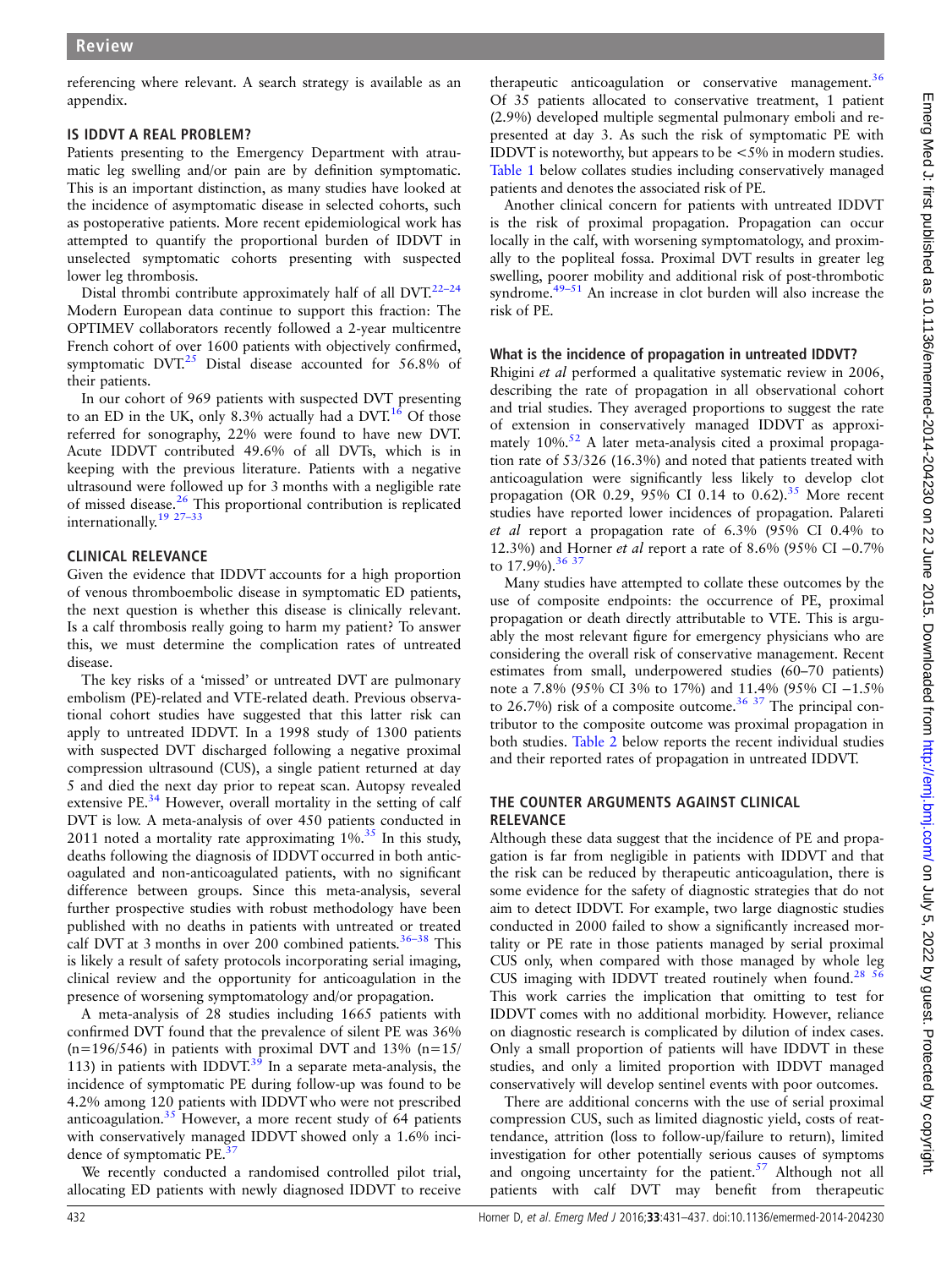<span id="page-2-0"></span>

| Author/year                            | Population                                                                                               | Sample<br>size | <b>Diagnostic method</b>                               | Follow-up                   | PE rate          |
|----------------------------------------|----------------------------------------------------------------------------------------------------------|----------------|--------------------------------------------------------|-----------------------------|------------------|
| Lagerstedt et al (1985) <sup>40</sup>  | Symptomatic medical patients                                                                             | 28             | Isotopic uptake confirmed by<br>ascending phlebography | 90 days                     | $1/28$ (3.6%)    |
| Solis et al $(1992)^{41}$              | Inpatient combination of postoperative hip and knee arthroplasty patients. Physician led<br>follow-up    | 28             | Ascending venography with<br>follow-up CUS             | Unclarified                 | 0/28(0%)         |
| Pellegrini et al $(1993)^{42}$         | Postoperative hip arthroplasty patients nested within prophylaxis RCT                                    | 24             | Blinded contrast venogram                              | 33 days (22 to 52)          | 4/24 (16.7%)     |
| Oishi et al $(1994)^{43}$              | Asymptomatic postoperative THR/TKR patients                                                              | 41             | <b>CUS</b>                                             | 6 months                    | $0/41(0\%)$      |
| Masuda et al (1998) <sup>44</sup>      | Retrospective outpatient cohort managed by attending physician                                           | 26             | <b>CUS</b>                                             | 6 months                    | 0/26(0%)         |
| Schwarz et al $(2001)^{45}$            | Low-risk ambulatory patients with isolated calf muscle thrombus                                          | 32             | <b>CUS</b>                                             | 3 months                    | 0/32(0%)         |
| Labropoulos et al (2002) <sup>46</sup> | Symptomatic medical and surgical inpatients and outpatients                                              | 29             | CUS                                                    | 7 (up to 11) months         | $1/29$ $(3.4\%)$ |
| Dorr et al (2007) <sup>47</sup>        | Postoperative hip and knee arthroplasty patients nested within prophylaxis RCT                           | 25             | Single CUS at 24 h<br>postoperatively                  | 6 months                    | 0/25(0%)         |
| Lautz et al (2009) <sup>48</sup>       | Retrospective cohort of inpatients and outpatients with ICMVT who received at least one<br>follow-up CUS | 406            | <b>CUS</b>                                             | 7.5 (up to $11$ )<br>months | 7/119 (5.9%)     |
| Schwarz et al (2010) <sup>38</sup>     | Low-risk ambulatory patients with isolated calf muscle thrombus                                          | 53             | <b>CUS</b>                                             | 3 months                    | 0/53(0%)         |
| Palareti et al (2010) <sup>37</sup>    | Symptomatic outpatients with confirmed IDDVT                                                             | 65             | <b>CUS</b>                                             | 3 months                    | $1/64$ $(1.6\%)$ |
| Horner et al $(2014)^{36}$             | Symptomatic ambulatory emergency department patients                                                     | 35             | <b>CUS</b>                                             | 3 months                    | 1/35(2.9%)       |

with upper limit.

CTPA, CT pulmonary angiogram; CUS, compression ultrasound; ICMVT, isolated calf muscle vein thrombosis; IDDVT, isolated distal (calf) deep vein thrombosis; RCT, randomised controlled trial; THR, total hip replacement; TKR, V/Q, ventilation/perfusion.

### Table 2 Studies assessing local and total propagation in patients with untreated IDDVT

| Author/year                          | <b>Population</b>                                                                                        | Sample size | <b>Diagnostic method</b>            | Duration of follow-up<br>for primary endpoint | Local propagation rate | <b>Total propagation rate</b> |
|--------------------------------------|----------------------------------------------------------------------------------------------------------|-------------|-------------------------------------|-----------------------------------------------|------------------------|-------------------------------|
| Lagerstedt et al $(1985)^{40}$       | Symptomatic medical patients                                                                             | 28          | Isotope uptake<br>then phlebography | 90 days                                       | Unreported             | 5/28 (17.9%)                  |
| Lohr et al $(1991)^{53}$             | Symptomatic medical and surgical inpatients                                                              | 75          | <b>CUS</b>                          | 3 months                                      | 13/75 (17.3%)          | 24/75 (32.0%)                 |
| Lohr et al $(1995)^{54}$             | Mostly symptomatic surgical and medical inpatients (59.4%)                                               | 192         | <b>CUS</b>                          | 4 weeks                                       | 32/192 (16.7%)         | 53/192 (28%)                  |
| Schwarz et al (2001) <sup>45</sup>   | Symptomatic outpatients with isolated calf muscle vein thrombosis (ICMVT)                                | 32          | CUS                                 | 3 months                                      | 8/32 (25%)             | 8/32 (25%) *                  |
| Macdonald et al (2003) <sup>55</sup> | Mostly symptomatic surgical and medical inpatients (68.6%) with ICMVT                                    | 135         | CUS                                 | 3 months                                      | 18/135 (13.3%)         | 22/135 (16.3%)                |
| Lautz et al $(2009)^{48}$            | Retrospective cohort of inpatients and outpatients with ICMVT who received at<br>least one follow-up CUS | 406         | <b>CUS</b>                          | 7.5 (11) months                               | 21/406 (5.2%)          | 66/406 (16.3%)                |
| Schwarz et al (2010) <sup>38</sup>   | Low-risk ambulatory patients with isolated calf muscle thrombus                                          | 53          | <b>CUS</b>                          | 3 months                                      | 1/53 (1.9%)            | $2/53$ $(3.8\%)$              |
| Palareti et al (2010) <sup>37</sup>  | Symptomatic outpatients                                                                                  | 65          | <b>CUS</b>                          | 3 months                                      | $1/64$ $(1.6\%)$       | 4/64(6.3%)                    |
| Horner <i>et al</i> $(2014)^{36}$    | Symptomatic ambulatory emergency department patients                                                     | 35          | <b>CUS</b>                          | 3 months                                      | 8/35 (22.9%)           | 11/35 (31.4%)                 |

Data are presented as mean (SD), median (IQR) or n/N (percentage) as seen. Local propagation refers to that confined to the calf veins, below the popliteal fossa. Total propagation rate refers to any propagation of thrombu trifurcation.

\*Patients in this study were immediately given therapeutic LMWH on diagnosis of extension to the deep calf veins. This may explain the notably low rate of proximal extension.

CUS, compression ultrasound; IDDVT, isolated distal (calf) deep vein thrombosis; LMWH, low molecular weight heparin.

433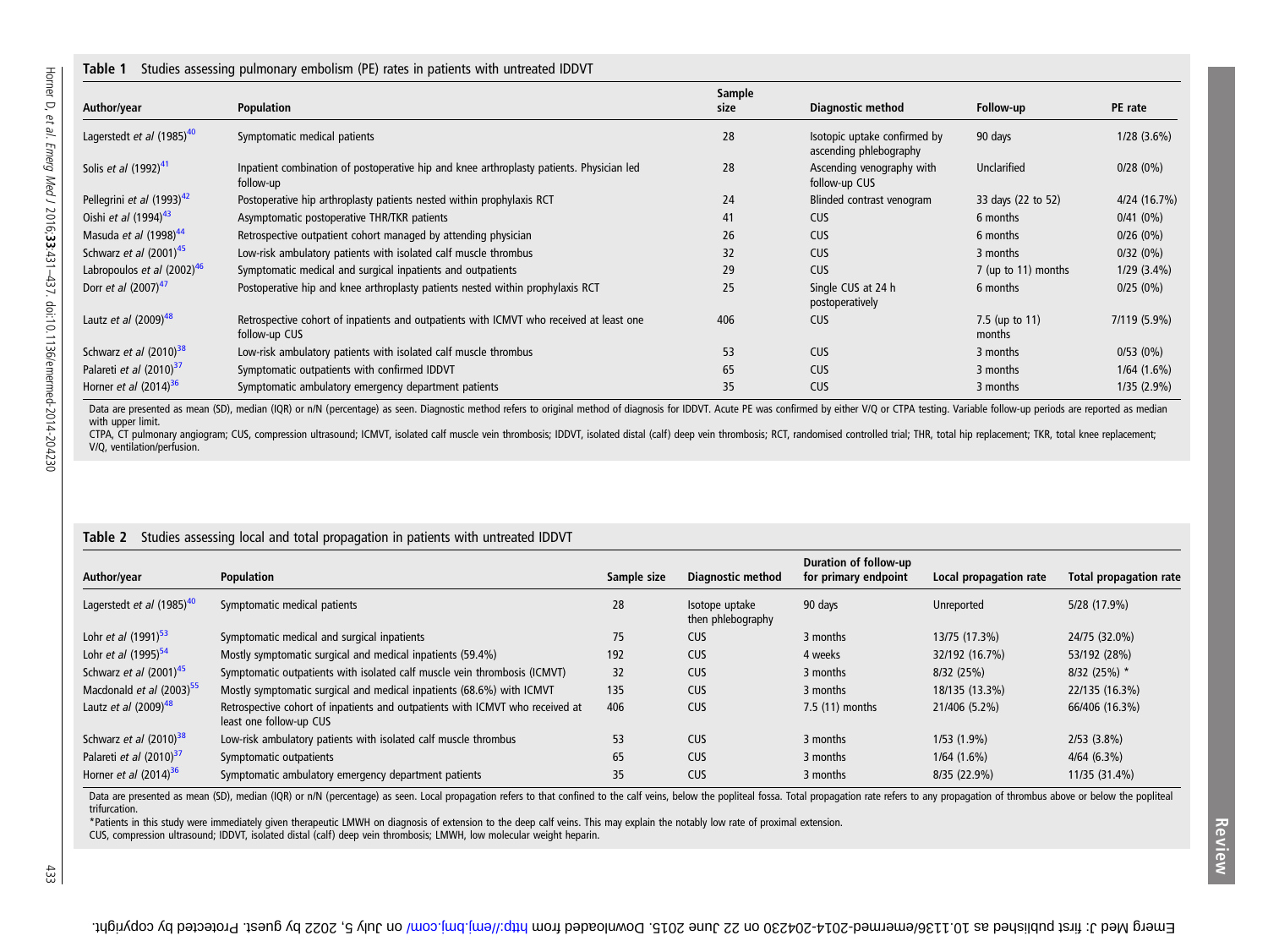anticoagulation, we cannot risk stratify or discuss options without first identifying disease.

# HOW CAN WE DIAGNOSE IDDVT?

Following the work of Wells et  $al<sub>2</sub>$ <sup>[58](#page-6-0)</sup> most EDs now use a combination of clinical decision rules and quantitative plasma D-dimer for initial assessment of patients with atraumatic limb swelling. In those with a low pretest probability, the disease can be effectively excluded with a high sensitivity D-dimer test. However, Wells et al based their research on the detection of proximal disease and the exclusion of a 'need to treat' (ie, no significant clinical outcomes on 3-month review, following a period of conservative management). If one considers detection of IDDVT to be important, then he/she must be clear about whether this approach is adequate for detection of distal disease.

Several studies have addressed this question directly. Engelberger *et al*<sup>[59](#page-6-0)</sup> recently raised the query of whether clinical decision rules (such as the Wells or modified Wells) sufficiently characterise pretest probability with regards to IDDVT. Both rules were found lacking, with the area under the curve values of <0.6, on receiver operating curve analysis. However, using a clinical decision rule to estimate low risk followed by estimation of plasma D-dimer measurement appears to fare better. Luxembourg et al evaluated the diagnostic validity of five separate D-dimer assays in 2012 for this purpose, concluding that in those patients identified as clinical low risk who had a negative D-dimer assay, negative predictive value ranged from 96% to  $100\%$ .<sup>[60](#page-6-0)</sup> They conclude that this process is sufficient for exclusion of distal DVT.

Those patients with a high pretest probability or plasma D-dimer concentration above the cutpoint mandate imaging. Goodacre et al published a diagnostic meta-analysis in 2005 on >10 000 patients supporting the use of duplex CUS as first line test, with a sensitivity of 96.5% (95% CI 95.1% to 97.6%) for detection of proximal DVT when compared with the gold standard of contrast venography.<sup>[61](#page-6-0)</sup> The sensitivity of duplex CUS for IDDVT was noted to be as low as 71.2% (95% CI 64.6% to 77.2%) on subgroup review, although this analysis incorporated only 25 of the original 99 studies. Thus one in four IDDVT cases could potentially go undetected. This lends some support to the view that looking for distal disease is suboptimal.

The combined studies in the Goodacre meta-analysis range over the period of 1970–1992. Recent studies have reported sensitivities as high as  $100\%$ .<sup>[62](#page-6-0)</sup> Older studies tended to compare ultrasound with venography, which had inherent problems and must be interpreted with some caution. Furthermore, Johnson et al have since published a meta-analysis reporting the rate of VTE complications in those patients with suspected DVT who had anticoagulation withheld following a single negative whole leg CUS.<sup>[63](#page-6-0)</sup> VTE complication rates were  $\lt 1\%$  in over 5000 patients, suggesting that the strategy of single whole leg CUS is effective in clinical use. In addition, whole leg CUS also offers several direct benefits for both patients and clinicians; imaging of the calf allows detailed assessment for alternate diagnoses, many of which (such as a muscular haematoma) can be worsened by anticoagulation. Imaging can also estimate the age of clot and thus assist in challenging treatment decisions for those patients with prior disease. Lastly, single whole leg CUS can complete the consultation and diagnosis in a single visit. Most pathways using proximal CUS will mandate return and repeat scan for a proportion of patients, despite a high attrition rate

(>10%), negligible positive diagnosis rate (<2%) and limited cost effectiveness.<sup>[28](#page-5-0)</sup> [56 57](#page-6-0)

In summary, a diagnostic pathway for DVT incorporating clinical decision rules, quantitative D-dimer estimation and single whole leg CUS is likely to be sufficiently sensitive to 'rule out' clinically relevant disease and has multiple additional pragmatic benefits. The major remaining concern appears to be whether this strategy leads to an increase in detected disease and a consequent increase in the proportion of patients anticoagulated, with no discernable impact on morbidity or mortality.

# IS THERE ANY EVIDENCE THAT ANTICOAGULATION IS BENEFICIAL FOR PATIENTS WITH IDDVT?

So far we have established that IDDVT remains an important problem with clinically relevant consequences. It can also be diagnosed non-invasively within an ED setting. From there, we must ask what can be done to improve clinical outcomes.

Up until 2014, only one prospective randomised controlled trial (RCT) had ever compared phased anticoagulation against conservative management in IDDVT, reporting an absolute risk reduction of 29% for recurrence/complication.<sup>[40](#page-6-0)</sup> This article was followed by several observational cohort studies, highlight-ing the dangers of conservative management.<sup>[44 54 64](#page-6-0)–66</sup> Collated together, a low grade of evidence appeared to support therapeutic anticoagulation; subsequent international guidance was produced accordingly.<sup>[15](#page-5-0) [67 68](#page-6-0)</sup>

There have been multiple attempts to support these recommendations via systematic review and meta-analysis. De Martino et  $al^{35}$  $al^{35}$  $al^{35}$  conducted a meta-analysis in 2011, which perhaps produced more scientific results than seen previously, but falter in recommendations. They conclude that a statistically significant decrease in development of PE (OR 0.12, 95% CI 0.02 to 0.77) and propagation of IDDVT (OR 0.29, 95% CI 0.14 to 0.62) can be found with the use of therapeutic anticoagulation. However, they also note that repeat analysis using only prospective RCT data renders the result non-significant. Masuda et  $al^{69}$  $al^{69}$  $al^{69}$  repeated the systematic review in 2012 with little additional insight offered in conclusion. They repeat estimates of propagation (8%) and embolisation (4%) with conservative management and note surveillance or therapeutic anticoagulation to be viable management options, with no data to recommend one over the other.

The Anticoagulation of Calf Thrombosis (ACT) study was published in 2014.[36](#page-6-0) This was a single-centre randomised controlled UK pilot trial, looking to assess the feasibility of further interventional research on the treatment of IDDVT in symptomatic ambulatory patients. Over a 13-month period, 951 patients attending the ED with atraumatic limb swelling were investigated for suspected DVT. Ninety-three of these patients were consequently diagnosed with IDDVT (9.8% (95% CI 8.1% to 11.8%). Seventy-nine of these patients were eligible for recruitment to the trial and 70 agreed to participate. Patients were randomised to receive either therapeutic phased anticoagulation (dalteparin cover followed by immediate warfarinisation for 3 months) or conservative management (symptomatic analgesia only). Therapeutic anticoagulation resulted in no cases of clinically relevant embolisation or propagation. In the conservative cohort, one patient (2.9%) developed a symptomatic PE and three patients had clot propagation above the popliteal trifurcation (8.6%). No patients in either group died or suffered from major bleeding episodes according to predefined criteria. The absolute risk reduction for a composite outcome was recorded at 11.4% (95% CI −1.5% to 26.7%, p=0.11). These pilot data, in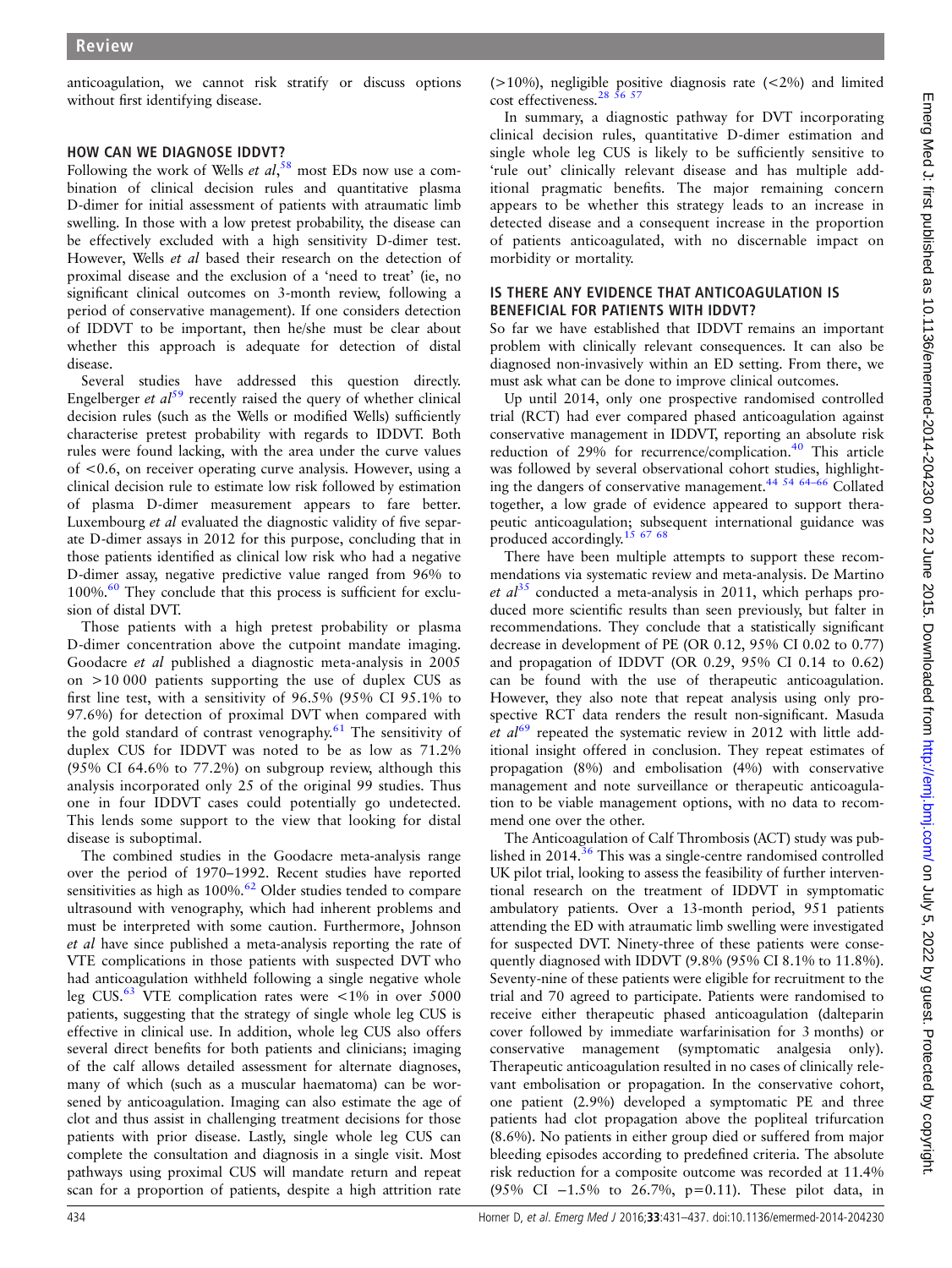combination with previous meta-analyses suggest that propagation and embolisation in IDDVT can be reduced by the use of therapeutic anticoagulation.

# WHAT ARE THE RISKS OF THERAPEUTIC ANTICOAGULATION?

The harms of full-dose therapeutic anticoagulation have been well quantified in patients with VTE. Linkins et al published a meta-analysis in 2003 assessing the cumulative bleeding and mortality risk for >2400 patients during the first 3 months of anticoagulation, reporting major bleeding rates of 2.06% (95% CI 2.04% to 2.08%) and fatal bleeding rates of 0.37% (95% CI  $0.36\%$  to  $0.38\%$ ).<sup>[4](#page-5-0)</sup> Similar event rates are noted in several large European registries, with the Swedish AuricuLA database reporting major bleeding rates in patients anticoagulated for VTE of 2.6% (95% CI 1.5% to 3.7%) per patient-year.<sup>[70](#page-6-0)</sup> This risk may be further reduced with use of the direct oral anticoagulant agents (DOACs); a meta-analysis by Adam et  $al^{71}$  $al^{71}$  $al^{71}$  suggests a risk ratio of 0.60 (95% CI 0.46 to 0.77) for fatal bleeding and 0.80 (95% CI 0.63 to 1.01) for major bleeding when comparing rivaroxaban, apixaban and dabigatran directly with warfarin.

## WHICH DRUG, WHICH DOSE AND FOR HOW LONG?

Many anticoagulation strategies for IDDVT have been trialled, including reduced-dose anticoagulation, $72$  abbreviated course (10 days),<sup>[38](#page-6-0)</sup> reduced course (6 weeks)<sup>[73](#page-6-0)</sup> and the standard full course (3 months) of therapeutic anticoagulation. No strategy has been investigated in the context of a sufficiently powered RCT; as such recommendations are inconsistent and dependent upon expert opinion.

Some modern guidelines have now begun to endorse the option of no treatment for IDDVT. The American College of Chest Physicians adjusted recommendations in 2012 to support duplex surveillance rather than anticoagulation in low-risk patients.<sup>[14](#page-5-0)</sup> However, the authors note a series of potential risk factors for extension/complication that may render anticoagulation more appropriate including the absence of provocation, active cancer, multiple vessels or proximity to proximal vessels, history of VTE and inpatient status.

The concept of stratified treatment (as described above) has been highlighted in the literature for the last decade.<sup>[10](#page-5-0)</sup> While it may be plausible to treat provoked gastrocnemial thrombosis conservatively with exercise, compression stockings and

surveillance sonography, the idea of leaving an unprovoked tibial vein thrombosis untreated in a young female smoker on contraceptive hormone therapy raises concerns. Unfortunately, no prospective dataset exists that is sufficiently robust in size, methodology and validity to enable derivation of a clinical decision rule to guide treatment. Registries are observational in nature, which precludes robust evaluation of the impact of treatment upon clinical outcomes.

Tying together the issues of diagnosis and treatment is key to maximising benefit in IDDVT. Confirmation of diagnosis is only likely to be beneficial in the event that treatment can improve outcome. This latter point has not been proven with certainty within the published literature. Indeed, previous diagnostic trial data suggest similar outcomes between cohorts using whole leg and serial proximal CUS. However, those small studies looking specifically at symptomatic patients with confirmed disease have all shown a trend towards benefit with anticoagulation. In the absence of robust evidence, we must consider whether this benefit is likely to be of sufficient clinical importance to justify the search for and treatment of IDDVT. Table 3 below presents the key risks and associated levels of evidence.

# THE BALANCE OF RISK

While the data are limited in support of therapeutic anticoagulation, it would seem intuitive that some clots have a high risk with conservative management. Once IDDVT has been identified, several factors must be raised in the discussion regarding therapy. Patient preference and approach to risk is paramount and should be explored. However, all patients must be aware of the following:

- 1. The risks of leaving an IDDVT untreated include local and proximal extension, PE and associated mortality. The composite risk of these clinical sequelae is approximately 10%. The majority of risk regards extension; patients who are conservatively managed on a surveillance pathway (repeat CUS at 1 and 3 weeks) are at low risk of PE (approximately 1%–3%) and a negligible risk of death. Expert opinion suggests that the patients most at risk of extension include those with cancer, those with a history of unprovoked venous thrombosis and pregnant patients.
- 2. Patients managed with therapeutic dose anticoagulation for at least 6 weeks have a negligible composite risk for extension and/or PE. However, the risks of major and fatal

|  | Table 3 Key risks associated with the management of isolated distal deep vein thrombosis and supporting levels of evidence |  |  |
|--|----------------------------------------------------------------------------------------------------------------------------|--|--|
|  |                                                                                                                            |  |  |

| <b>Associated complication</b>                     | <b>Estimated risk</b>         | Level of evidence |
|----------------------------------------------------|-------------------------------|-------------------|
| With conservative management                       |                               |                   |
| Fatal bleeding                                     | $0\%$                         | $1 -$             |
| Major bleeding                                     | $0\%$                         | $1 -$             |
| Propagation to the popliteal trifurcation or above | 9.1% (95% CI 7.1% to 10.6%)   | $1 -$             |
| Acute pulmonary embolism                           | 3.2% (95% CI 0.9% to 5.5%)    | $1 -$             |
| All-cause mortality                                | 0.9% (95% CI 0% to 2.3%)      | $1 -$             |
| With therapeutic anticoagulation                   |                               |                   |
| Fatal bleeding                                     | 0.37% (95% CI 0.36% to 0.38%) | $1 + +$           |
| Major bleeding                                     | 2.06% (95% CI 2.04% to 2.08%) | $1 + +$           |
| Propagation to the popliteal trifurcation or above | 1.6% (95% CI 0.1% to 3.0%)    | $1 -$             |
| Acute pulmonary embolism                           | $0\%$                         | $1 -$             |
| All-cause mortality                                | 0.7% (95% CI 0% to 2.0%)      | $1 -$             |

Estimates from the literature<sup>[4](#page-5-0) [35](#page-6-0)–37</sup> are presented for 3/12 follow-up rates with CIs. Levels of evidence are graded as per the Scottish Intercollegiate Guideline Network recommendations. Bleeding estimates are based on the use of phased anticoagulation and oral vitamin K antagonists only. Major bleeding episodes are standardised as per the definition provided by the International Society for Thrombosis and Haemostasis.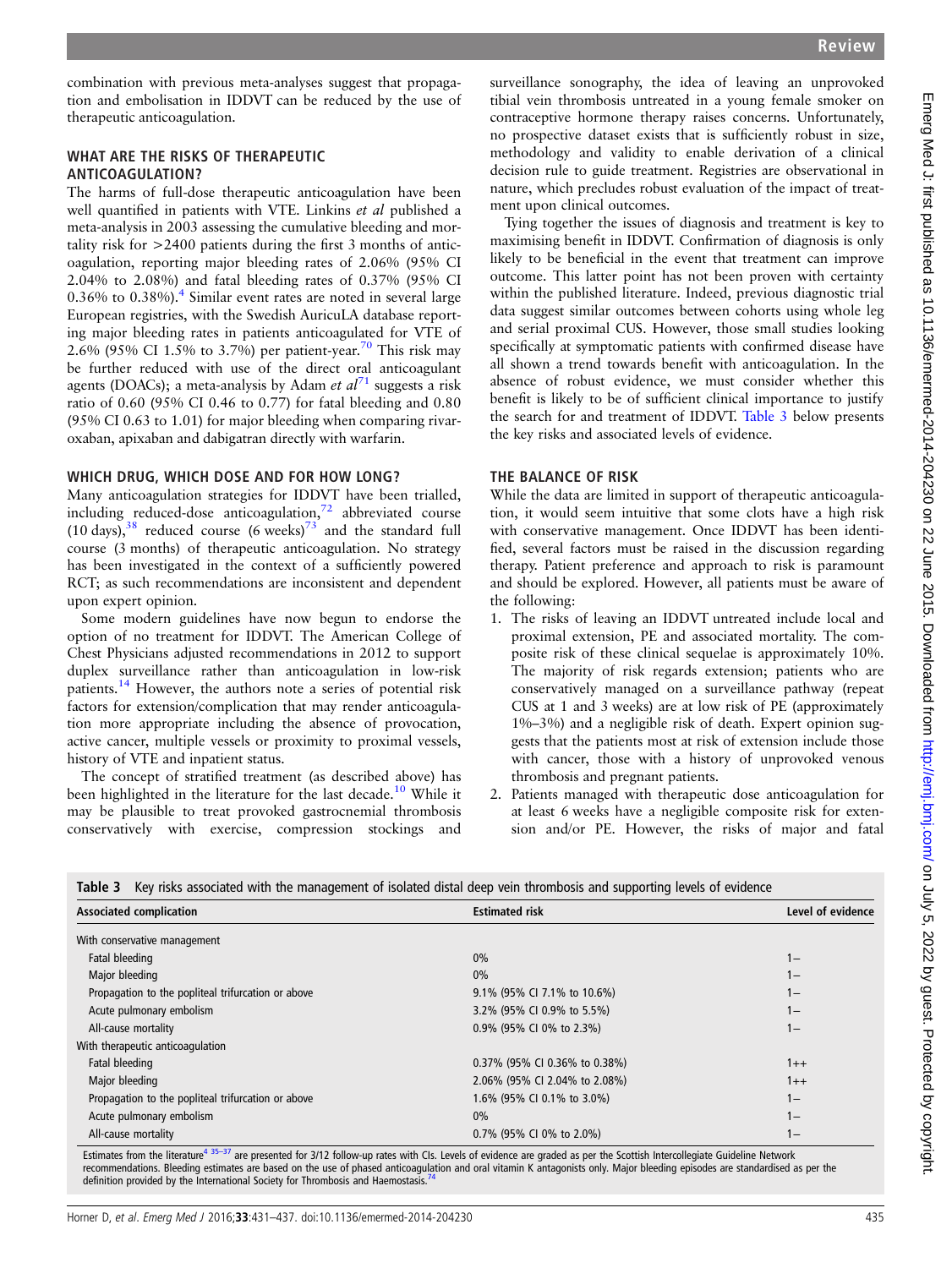<span id="page-5-0"></span>bleeding with therapeutic anticoagulation are approximately 2% and 0.5%, respectively. These risks may be potentially reduced by use of a DOAC, although there are very limited data assessing efficacy specific to IDDVT. Patients at risk of bleeding include those with a prior history of major bleeding events, recent neurosurgical procedures, brain metastases (especially melanoma) and renal failure.

#### KEY UNCERTAINTIES AND THE WAY AHEAD

There are multiple systemic risk factors that may intuitively concern the treating physician, but further work is needed to identify subtypes, provocation and symptomatology associated with progression and complication in IDDVT. Only then can patients be offered the available therapeutic options with fully informed consent. In addition, the clinical burden of untreated IDDVT remains largely unquantified, including rates of propagation, recurrence, post-thrombotic syndrome and PE. Such data will only become available if large cohorts of patients with identified disease are followed prospectively. We think this is unlikely to be achieved by the current National Institute for Health and Care Excellence research recommendation regarding the comparative cost effectiveness of single whole leg CUS versus serial proximal imaging; $\frac{75}{3}$  $\frac{75}{3}$  $\frac{75}{3}$  such research will be extremely challenging to design when a standardised approach to care of the patient with IDDVT does not exist.

Little work has been conducted on the dose and duration of anticoagulation in treated IDDVT. Complications of anticoagulation may be less important if shorter duration or lower dose of anticoagulation is effective. In addition, the new oral anticoagulant agents could render a viable and perhaps safer option for short-course treatment in IDDVT, in the event of further supporting research. These latter research questions all require prospective identification of IDDVT in practice, rather than exclusion of a 'need to treat' by serial ultrasound. Only then can patients with confirmed disease be offered the opportunity to participate in definitive randomised research.

#### **CONCLUSIONS**

Isolated distal disease constitutes half of all deep vein thrombi. Although evidence is limited, extension rates of up to 10% and embolisation rates of 1%–3% in conservatively managed patients appear consistent throughout the literature. While some IDDVT cases may be treated conservatively with surveillance, identifying suitable cases is challenging. At present, management should focus on shared decision-making, following discussion on the risks of complication, risks of anticoagulation and patient-specific risks for bleeding and extension.

Contributors DH drafted the initial article, following completion of MD thesis on the topic and publication of associated primary research. KH and RB advised on the manuscript and made relevant suggestions. All authors approved the submission of the final manuscript. DH is the guarantor for the article.

Competing interests None declared.

Provenance and peer review Commissioned; externally peer reviewed.

Data sharing statement Additional unpublished data are available from the authors' full MD thesis in alternative submission format, which is accessible online to all through the University of Manchester eScholar system.

#### REFERENCES

- 1 Goldhaber SZ, Visani L, De Rosa M. Acute pulmonary embolism: clinical outcomes in the International Cooperative Pulmonary Embolism Registry (ICOPER). [Lancet](http://dx.doi.org/10.1016/S0140-6736(98)07534-5) 1999;353:1386–9.
- 2 Prandoni P, Lensing AW, Cogo A, et al. The long-term clinical course of acute deep venous thrombosis. [Ann Intern Med](http://dx.doi.org/10.7326/0003-4819-125-1-199607010-00001) 1996;125:1-7.
- 3 Dossett LA, Riesel JN, Griffin MR, et al. Prevalence and implications of preinjury warfarin use: an analysis of the National Trauma Databank. [Arch Surg](http://dx.doi.org/10.1001/archsurg.2010.313) 2011;146:565–70.
- 4 Linkins LA, Choi PT, Douketis JD. Clinical impact of bleeding in patients taking oral anticoagulant therapy for venous thromboembolism: a meta-analysis. [Ann Intern](http://dx.doi.org/10.7326/0003-4819-139-11-200312020-00007) [Med](http://dx.doi.org/10.7326/0003-4819-139-11-200312020-00007) 2003;139:893–900.
- 5 Lohr JM, Fellner AN. Isolated calf vein thrombosis should be treated with anticoagulation. [Dis Mon](http://dx.doi.org/10.1016/j.disamonth.2010.06.010) 2010;56:590-600.
- 6 Masuda EM, Kistner RL. The case for managing calf vein thrombi with duplex surveillance and selective anticoagulation. [Dis Mon](http://dx.doi.org/10.1016/j.disamonth.2010.06.011) 2010;56:601-13.
- 7 Palareti G, Agnelli G, Imberti D, et al. A commentary: to screen for calf DVT or not to screen? The highly variable practice among Italian centers highlights this important and still unresolved clinical option. Results from the Italian MASTER registry. Thromb Haemost 2008;99:241–4.
- Palareti G, Schellong S. Isolated distal deep vein thrombosis: what we know and what we are doing. [J Thromb Haemost](http://dx.doi.org/10.1111/j.1538-7836.2011.04564.x) 2011;10:11-19.
- 9 Righini M. Is it worth diagnosing and treating distal deep vein thrombosis? No. [J Thromb Haemost](http://dx.doi.org/10.1111/j.1538-7836.2007.02468.x) 2007;5(Suppl 1):55–9.
- 10 Schellong SM. Distal DVT: worth diagnosing? Yes. [J Thromb Haemost](http://dx.doi.org/10.1111/j.1538-7836.2007.02490.x) 2007;5 (Suppl 1):51–4.
- 11 Keeling D, Baglin T, Tait C, et al. Guidelines on oral anticoagulation with warfarin —fourth edition. [Br J Haematol](http://dx.doi.org/10.1111/j.1365-2141.2011.08753.x) 2011;154:311–24.
- 12 Jayaraj A, Zierler B, Meissner M. Calf Deep Vein Thrombosis: Current Trends in Management. [J Vasc Surg](http://dx.doi.org/10.1016/j.jvs.2012.03.170) 2012;55(1S):65S-6S.
- 13 Palareti G, Agnelli G, Imberti D, et al. Do Italian vascular centers look for isolated calf deep vein thrombosis? Analysis of isolated calf deep vein thromboses included in the "Master" Registry. Int Angiol 2008;27:482–8.
- 14 Guyatt GH, Akl EA, Crowther M, et al. Executive summary: Antithrombotic Therapy and Prevention of Thrombosis, 9th ed: American College of Chest Physicians Evidence-Based Clinical Practice Guidelines. [Chest](http://dx.doi.org/10.1378/chest.1412S3) 2012;141(2 Suppl):7S-47S.
- 15 Kearon C, Kahn SR, Agnelli G, et al. Antithrombotic therapy for venous thromboembolic disease: American College of Chest Physicians Evidence-Based Clinical Practice Guidelines (8th Edition). [Chest](http://dx.doi.org/10.1378/chest.08-0658) 2008;133 (6 Suppl):454S–545S.
- Horner D. Isolated distal deep vein thrombosis in symptomatic ambulatory patients: a prospective data analysis and therapeutic feasibility study. 2010. [https://www.](https://www.escholar.manchester.ac.uk/uk-ac-man-scw:186165) [escholar.manchester.ac.uk/uk-ac-man-scw:186165](https://www.escholar.manchester.ac.uk/uk-ac-man-scw:186165) (accessed 05/01/2015 2015).
- 17 Hitos K, Slngh A, Gunja N, et al. Venous thromboembolism in the emergency department: incidence, diagnosis and clinical characterisitcs of patients. J Thromb Haemost 2009;7(S2):428.
- 18 Noren A, Ottosson E, Rosfors S. Is it safe to withhold anticoagulation based on a single negative color duplex examination in patients with suspected deep venous thrombosis? A prospective 3-month follow-up study. [Angiology](http://dx.doi.org/10.1177/000331970205300504) 2002;53:521-7.
- 19 Silverstein D. Trends in the incidence of deep vein thrombosis and pulmonary embolism: a 25 year population based study. [Arch Intern Med](http://dx.doi.org/10.1001/archinte.158.6.585) 1998;158:585-93.
- 20 Wells PS, Anderson DR, Bormanis J, et al. Value of assessment of pretest probability of deep-vein thrombosis in clinical management. [Lancet](http://dx.doi.org/10.1016/S0140-6736(97)08140-3) 1997;350:1795-8.
- 21 Le Gal G, Bounameaux H. Diagnosing pulmonary embolism: running after the decreasing prevalence of cases among suspected patients. [J Thromb Haemost](http://dx.doi.org/10.1111/j.1538-7836.2004.00795.x) 2004;2:1244–6.
- 22 Elias A, Mallard L, Elias M, et al. A single complete ultrasound investigation of the venous network for the diagnostic management of patients with a clinically suspected first episode of deep venous thrombosis of the lower limbs. Thromb Haemost 2003;89:221–7.
- Schellong SM, Schwarz T, Halbritter K, et al. Complete compression ultrasonography of the leg veins as a single test for the diagnosis of deep vein thrombosis. Thromb Haemost 2003;89:228–34.
- 24 Stevens SM, Elliott CG, Chan KJ, et al. Withholding anticoagulation after a negative result on duplex ultrasonography for suspected symptomatic deep venous thrombosis. [Ann Intern Med](http://dx.doi.org/10.7326/0003-4819-140-12-200406150-00007) 2004;140:985-91.
- 25 Galanaud JP, Sevestre-Pietri MA, Bosson JL, et al. Comparative study on risk factors and early outcome of symptomatic distal versus proximal deep vein thrombosis: results from the OPTIMEV study. Thromb Haemost 2009;102:493–500.
- 26 Horner D, Hogg K, Body R, et al. Single whole-leg compression ultrasound for exclusion of deep vein thrombosis in symptomatic ambulatory patients: a prospective observational cohort study. [Br J Haematol](http://dx.doi.org/10.1111/bjh.12642) 2014;164:422–30.
- 27 Ouriel K, Green RM, Greenberg RK, et al. The anatomy of deep venous thrombosis of the lower extremity. [J Vasc Surg](http://dx.doi.org/10.1067/mva.2000.105956) 2000;31:895-900.
- 28 Bernardi E, Camporese G, Buller HR, et al. Serial 2-point ultrasonography plus D-dimer vs whole-leg color-coded Doppler ultrasonography for diagnosing suspected symptomatic deep vein thrombosis: a randomized controlled trial. [JAMA](http://dx.doi.org/10.1001/jama.300.14.1653) 2008;300:1653–9.
- 29 Dowling NF, Austin H, Dilley A, et al. The epidemiology of venous thromboembolism in Caucasians and African-Americans: the GATE Study. [J Thromb](http://dx.doi.org/10.1046/j.1538-7836.2003.00031.x) [Haemost](http://dx.doi.org/10.1046/j.1538-7836.2003.00031.x) 2003;1:80–7.
- 30 Guanella R, Righini M. Serial limited versus single complete compression ultrasonography for the diagnosis of lower extremity deep vein thrombosis. [Semin Respir Crit Care Med](http://dx.doi.org/10.1055/s-0032-1311793) 2012;33:144–50.